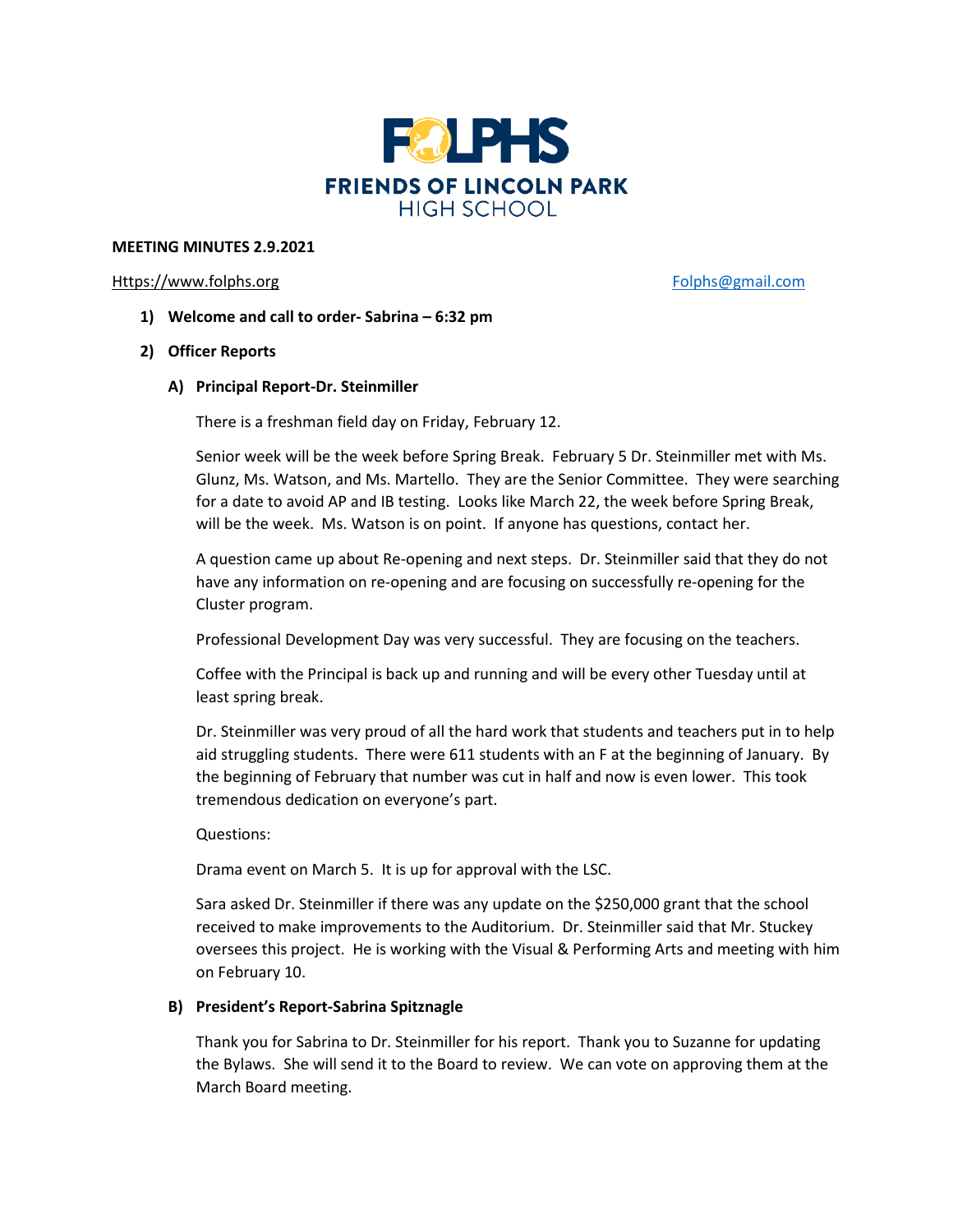Prism message board looks great. Sara will send another announcement out about buying a message for the prism board.

- **C) Vice President's Report – Kristen Feurer** No report.
- **D) Treasurer's Report- Christina Sciarotta** Not in attendance.

Treasurer's report will shared with the Board.

## **E) Secretary- Misha Mann**.

Sabrina moved to approve the January Minutes. Kristen seconded. All voted to approve. The motion passes.

## **3) Committee/Director Reports:**

## **A) Pledge Drive/Brick Campaign Committee Report- Eury Chrones**

There is \$15,725 in sales at this point. Letters have gone out to the Corporate Sponsor list. These are all previous sponsors, possible sponsors and businesses/individuals that have indicated that they might be interested in sponsoring. If anyone has any information on other possible businesses, please reach out to Stefanie.

Michele asked if Eury could send out the "ideas" for what to say on your brick email again? They will send it out.

Jackie asked if the Board should host a brick? Many Board members mentioned that they would be interested.

## **B) Teacher Appreciation Committee Report- Kristen Feurer and Sabrina Spitznagle**

Kristen reported that they brought in Valentine's Day candy for all the teachers. They left it at school to put in teacher's mailboxes. The next Teacher Appreciation effort will be in April. Sabrina will send something to Debra to draft and send so the teachers know to pick up their treats. Dr. Steinmiller will let the Department Heads know on February 10 at a meeting he has with them.

## **C) Spirit Wear Committee Report- Luisa Shortall**

Luisa mentioned that she wanted to donate spirit wear to our Diverse learners in the Cluster program. There are 17 students in the group. The group was supportive. She will be picking from her stock. Luisa is also working with Ms. Watson to reward students with perfect attendance. They will be doing a raffle for up to \$750 in gift cards for the online store.

Luisa requested \$600 for the 1<sup>st</sup> semester awards. Sabrina made a motion to give \$600 for the awards. Kristen seconded the motion. The group voted unanimously in favor and the motion passed. Dr. Daniels sent a letter out today to the students about the awards.

There is also a contest for a school song. Luisa thought we could have an award for the winner. This is an event that will occur after Spring Break.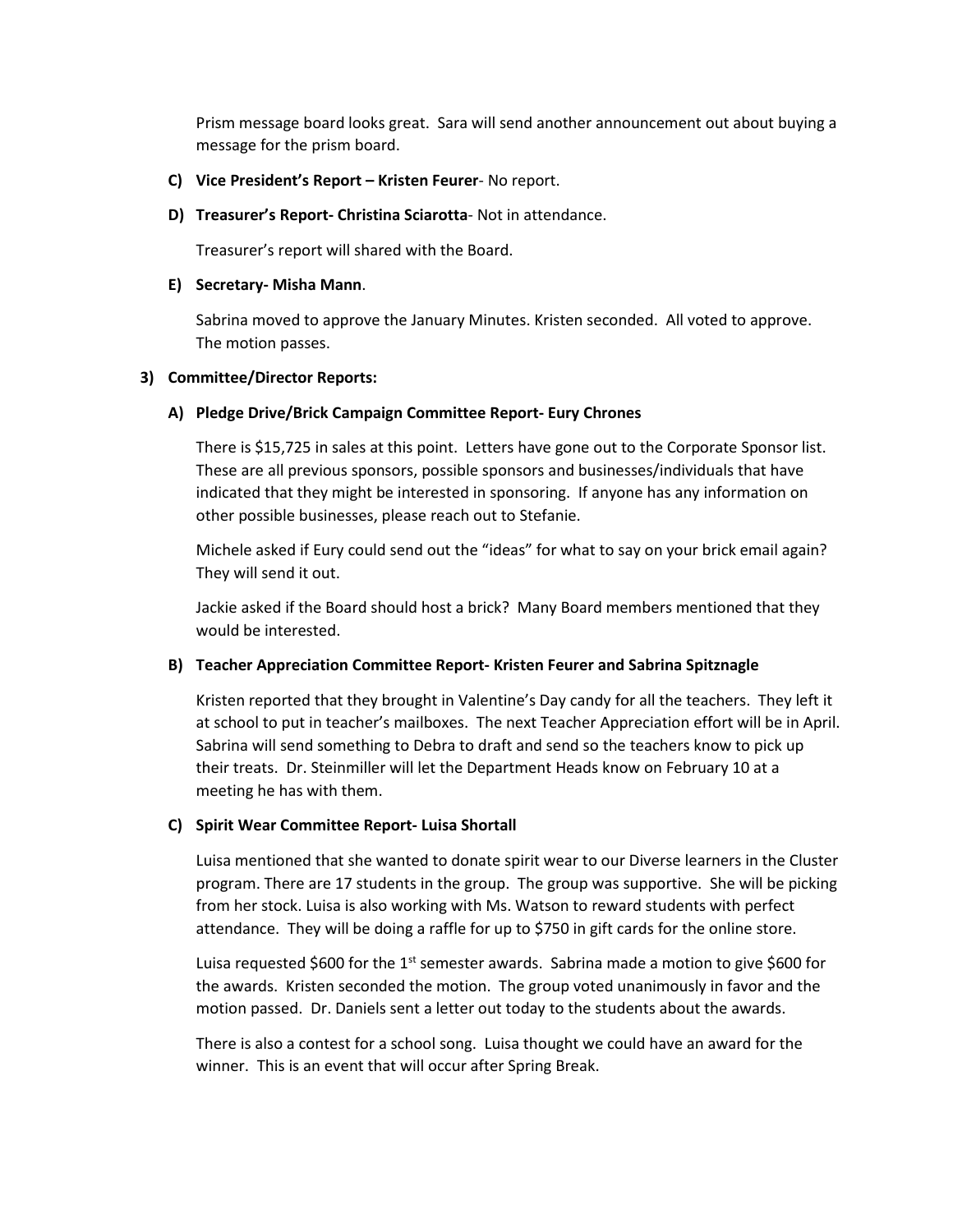Luisa has a shipment of hoodies coming. Therese and Venecia will help coordinate deliveries. Pajamas will be offered at the end of March/April when they are back in stock.

**D) Social Media- Debra Sitar.** Not in attendance.

#### **E) Marketing & Communications Report- Sara Shacter**

Sara is sending out lots of emails related to the Lion Pride event.

#### **F) Open House Committee Report -Jackie Herigodt.**

We need to find a successor for Jackie. Who will take her place for future open house work? Jackie will be circling back with Dr. Steinmiller, Sara and Sabrina to ensure there is smooth transition and all of Jackie's notes/great ideas.

#### **G) Fall Social/Spring Gala Committee Report- Suzanne Rovner.**

Lion Pride events is February 26. Tickets launch live on February 1. So far, we have sold 31 tickets. Another email went out today. Three teachers have asked for tickets. Tickets for teachers are complimentary. A reminder will go out next week. They will announce an incentive like a Prism message. Prices go up from \$25 to \$40 on February 15. Ticket sales close on February 21. It is a hard stop for tech reasons.

The format of the night will be that everyone gathers on a Homepage and then we head to break out rooms. We will then have some activities/games in the breakout rooms and then come back into the Homepage for a "Raise the Paddle" live donation event that people can donate directly via text to the event. The activities/games portion will be a one hour break out. When attendees are in the main room, there will be a performance by the Chamber singers. Someone will talk when attendees are all together about where donations go and what we do with our money.

Food options: Boqueria is still offering the 10% donation through the month of February so that is still an option. Lou Malnatti's can be an option for pizzas.

Drinks options: Suzanne will email attendees. There will be a beer package that attendees can purchase in advance from Beer Temple and a wine/cheese pairing option.

There is a cap for 26 for the wine ticket and they have sold 21 so far. Our fee paid to the event planner covers 85 zoom links.

There is a Parking Spot that is available. Post meeting, Kristen volunteered to buy the spot again at \$500 (she purchased it last year and has not been able to use it at all). This is a very generous donation. We did not know how to market it or fit into this year's event, so everyone was in favor of letting Kristen purchase it again for the next school year.

There was also a donation of College Search/Planning Services (Academic Angle). There was not a resolution as to how to use this. Perhaps as a reward for those who donate to the Brick program or for the wish list?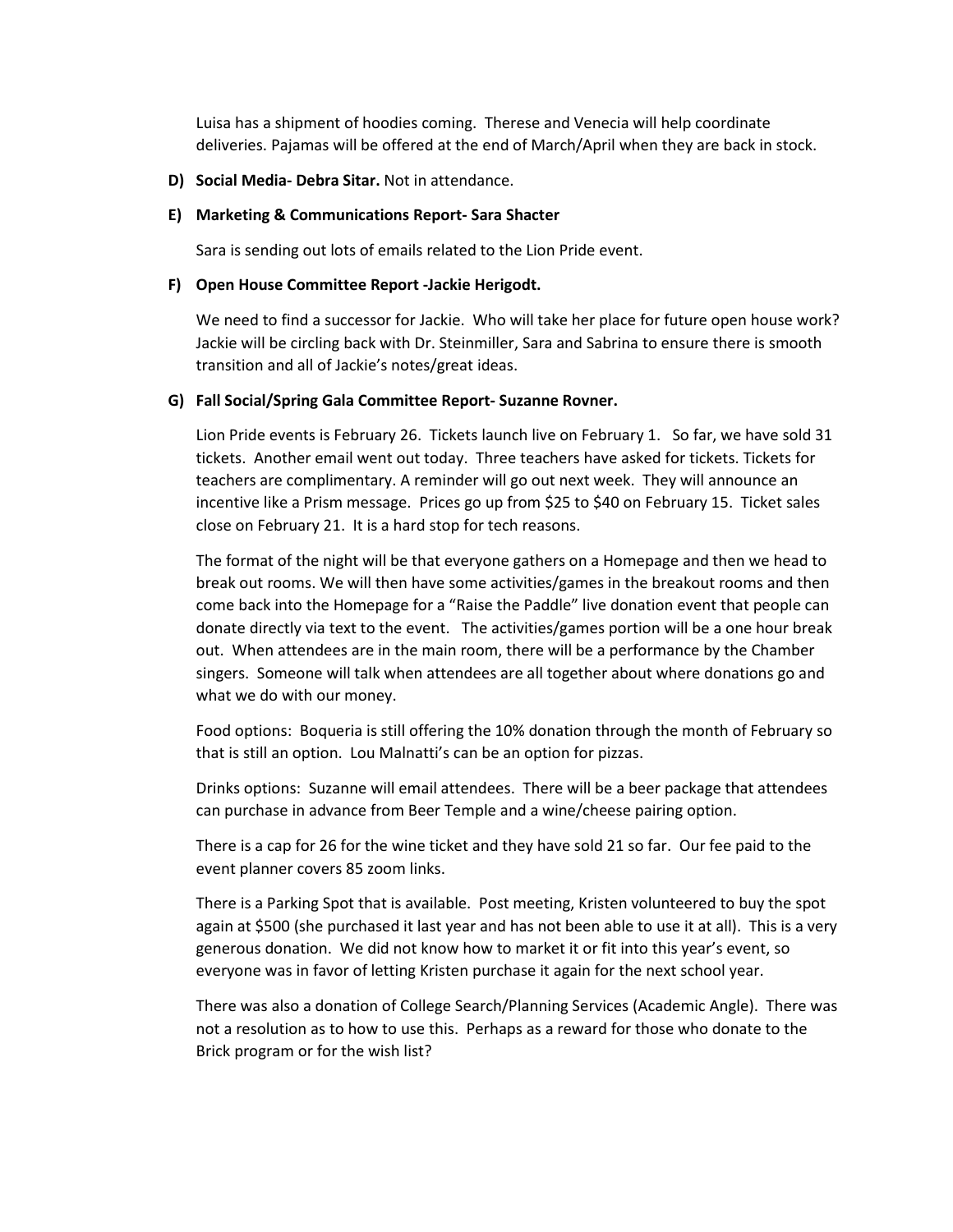#### **H) Auction Committee- Misha Mann**

Misha finalized the wish list but had a couple outstanding questions for Dr. Steinmiller to clarify. The wish list will not be part of the Lion Pride event. It will need to be uploaded to either Neon or Qtego. Misha will send the list to Sabrina and discuss the input process. Misha mentioned that there was not anything specific to IB program. Dr. Steinmiller was going to investigate it.

## **I) Diversity, Equity, and Inclusion Committee- Venecia Sanchez and Julie Molina**

Survey results are in. The DEI Committee has recruited several volunteers. They will meet with their committee to review the results. There were 54 responses. They biggest response was from the Sophomore parents with 23 responses. There were 13 senior parents, 10 juniors and 8 freshman responses. They will try to meet before the next meeting so they can report back to the group.

Venecia gave some examples of the questions like "Does FOLPHS listen to the community?" and "Is FOLPHS inclusive?"

An important question was, "Why do you not participate in FOLPHS events?" The majority of the people said schedule, lack of interest, distance and finally money for events.

Another question, "Do you want to get involved?" 10 respondents mentioned that they wanted to get involved. The primary folks who wanted to get involved were northside parents. Misha suggested posting information about the positions and committees on the board, what we do and the time commitment so potential volunteers understood better what being on the Board required or does not require.

The goal of the committee is to be inclusive and more diverse. They also want to get the kids back in school. They will invite all of those who responded to join. They will then set a regular time after their first meeting, so it works for the group.

Some responses ask for another way to communicate. Suzanne asked, "How do they want us to communicate if not via email or Facebook post?" Julie mentioned that the Principal's phone call might be an option. Julie also asked if our information could come out in Spanish and could the Principal's call be in Spanish as well? Dr. Steinmiller thought that parents/guardians did indicate language preference on their paperwork so there might be a way to get messages to those requesting Spanish. Jackie asked about the mail. It would require us to do a lot more planning ahead and would require funding for paper and postage. The mail would not work for sending out Zoom information since we must keep the link confidential for Zoom bombers and we get the link only days before the meeting.

Memory mentioned that she missed the DEI when they spoke at the LSC, but she is still very excited to have them at the meeting and about all that they will contribute to LPHS.

Memory also asked about incorporating the DEI into things like Black History month. We could be doing so much more. She suggested making a bigger announcement about the FOLPHS DEI. Jackie agreed. She asked about making announcements on all the Facebook pages, Instagram, website, etc. (LP Class of 2024, LP Parents, school website, FOLPHS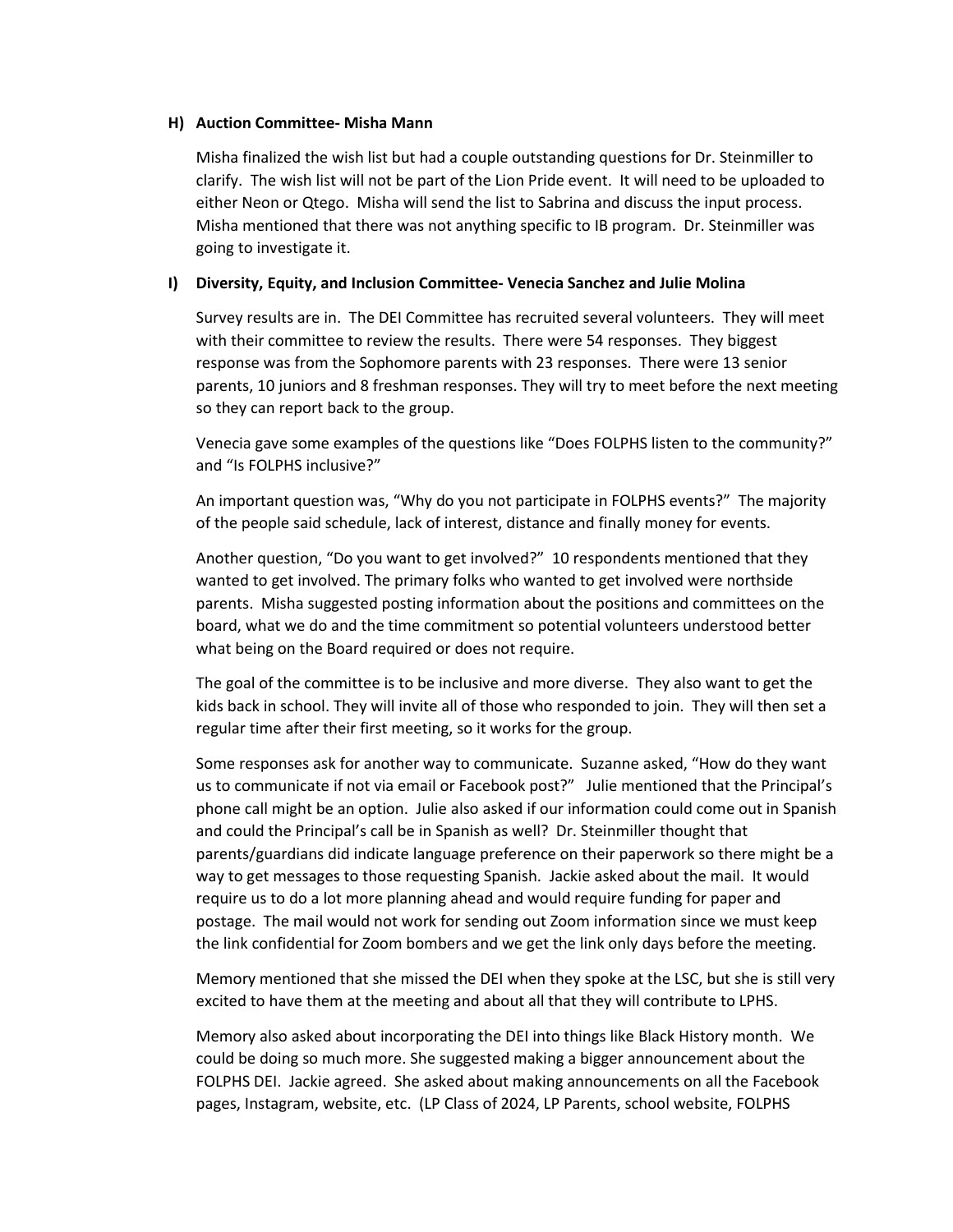website). Yesenia asked if there was going to be a Facebook page for the DEI. Sabrina thought that content from DEI should be posted on the FOLPHS website and Facebook pages.

Sabrina suggested that Christy could create an announcement and promote the committee's first meeting. Julie will work with Sara to get a date. Sabrina will add the DEI committee names to the FOLPHS website.

Memory asked about the format for the upcoming meetings and asked about educational opportunities and awareness discussions. Venecia had suggested that the DEI could host a book to ready or speakers in the future.

## **J) Community Fundraising- Jodi Torzewski.**

Jodi reflected on the Boqueria D&D event. The open-ended nature of the promotion has not really worked or aided in drumming up business and donations. We have only earned \$50. Sabrina commented that it is a bit of a distance from LP and not convenient for many of our families.

Everyone did think that tapas would be great as a meal for the Lion Pride event and go well with wine and beer tastings.

We will host at Lou Malnatti's in the spring and possibly Chipotle.

## **K) International Baccalaureate Liaison- Memory Jacobs**

Memory and Ms. Tookey are putting together a task list for the spring. Ms. Tookey is not able to attend tonight's meeting as she has a family situation. Memory asked us all to keep Ms. Tookey in our thoughts.

## **L) LSC Liaison- Memory Jacobs**

The next LSC meeting is on February 11 at 6:30 pm. Memory asked the LSC if groups like DEI and FOLPHS could speak at the beginning of the meeting and the LSC agreed.

Eury commented that the LSC meetings seem very one-sided in that you cannot see who is on the call besides the LSC Board. It is hard to participate and support other speakers when they are talking.

## **4) Old Business:**

Someone asked about the SAT in April. Dr. Steinmiller was going to into the date.

#### **5) New Business**:

Next meeting will be held Tuesday, March 9 at 6:30 pm.

#### **6) Adjourn- 8:01 pm**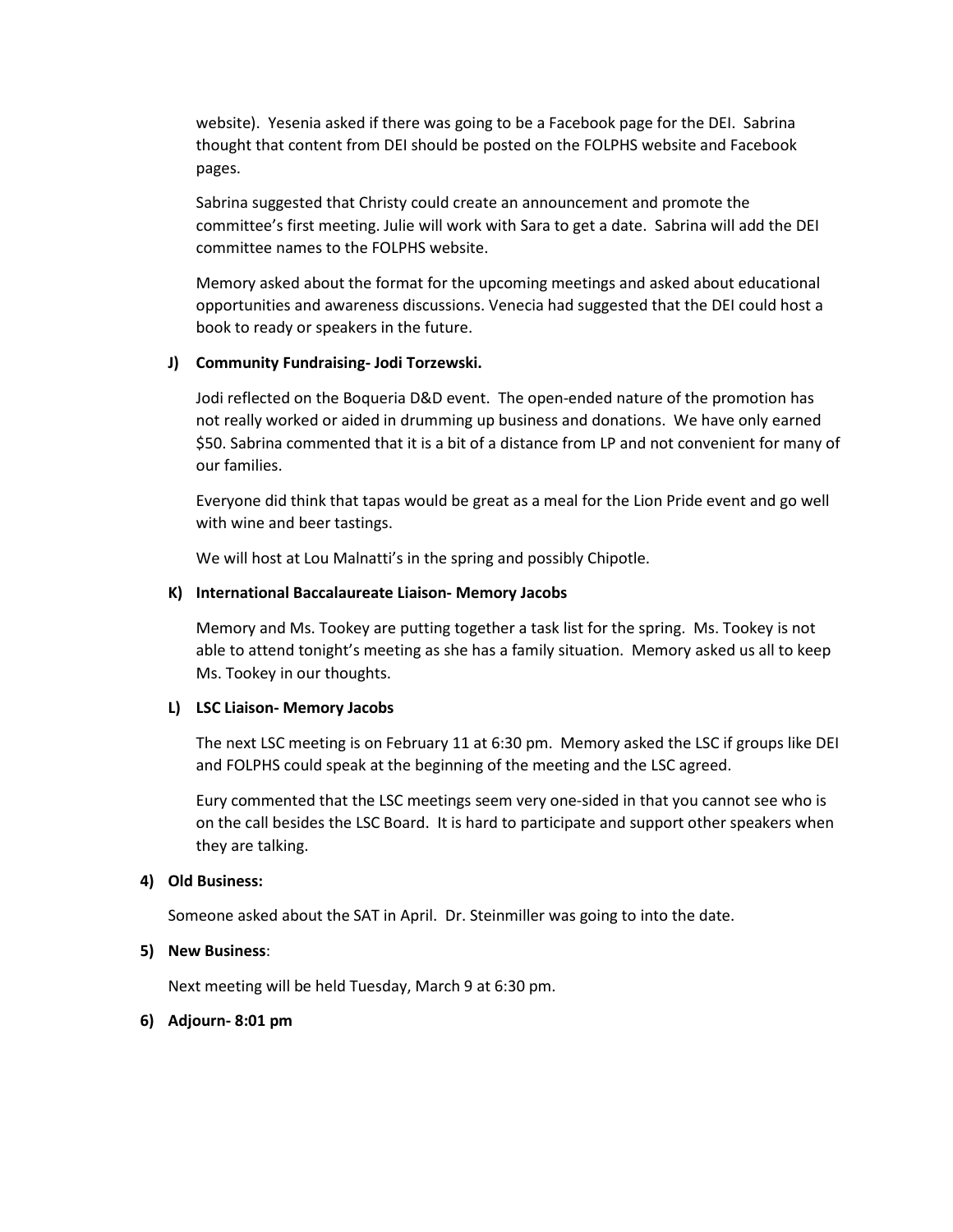# **ATTENDANCE**

| <b>FOLPHS Board and Committee Members 2020-2021</b> |          |             |                            |
|-----------------------------------------------------|----------|-------------|----------------------------|
| <b>Board Members (Voting Members)</b>               |          |             |                            |
| President and Teacher Appreciation Co-Chair         | Sabrina  | Spitznagle  | spitznagle98@gmail.com     |
| Vice President and Teacher Appreciation Co-Chair    | Kristen  | Feurer      | kastoj@aol.com             |
| Secretary and Auction Chair                         | Misha    | Mann        | misha.mann@gmail.com       |
|                                                     |          |             |                            |
| <b>At-Large Board Members (Voting Members)</b>      |          |             |                            |
| Marketing & Communications Co-Chair                 | Sara     | Shacter     | sfshacter@gmail.com        |
| LSC Liaison/IB Coordinator                          | Memory   | Jacobs      | mljacobs@uchicago.edu      |
|                                                     |          |             | eurydice.chrones@hangar-   |
| Pledge Drive/Brick Donation Co-Chair                | Eury     | Chrones     | 12.com                     |
| Open House Co-Chair                                 | Jackie   | Herigodt    | jackieherigodt@yahoo.com   |
| Spirit Wear and Social Media Co-Chair               | Luisa    | Shortall    | Ifshortall@sbcglobal.net   |
| <b>Community Fundraising</b>                        | Jodi     | Torzewski   | Jbt312@comcast.net         |
|                                                     |          |             |                            |
|                                                     |          |             |                            |
| <b>Committee Chairs - (non-Voting members)</b>      |          |             |                            |
| Pledge Drive/Brick Donation Co-Chair                | Stefanie | Coslow      | splcoslow@gmail.com        |
| Diversity, Equity, and Inclusion Co-Chair           | Venecia  | Sanchez     | vsanchez88@sbcglobal.net   |
| Diversity, Equity, and Inclusion Co-Chair           | Julie    | Molina      | julie molina2000@yahoo.com |
|                                                     |          |             |                            |
| <b>LPHS Administrators and Staff</b>                |          |             |                            |
| Principal                                           | Dr Eric  | Steinmiller | easteinmille@cps.edu       |
|                                                     |          |             | elezcano@cps.edu           |
| <b>Athletic Director</b>                            | Eric     | Lezcano     |                            |

| <b>Other Attendees</b> | <b>Emails</b>      |
|------------------------|--------------------|
| Alex Dzakovic          |                    |
| Christy Levy           | c-levy@prodigy.net |